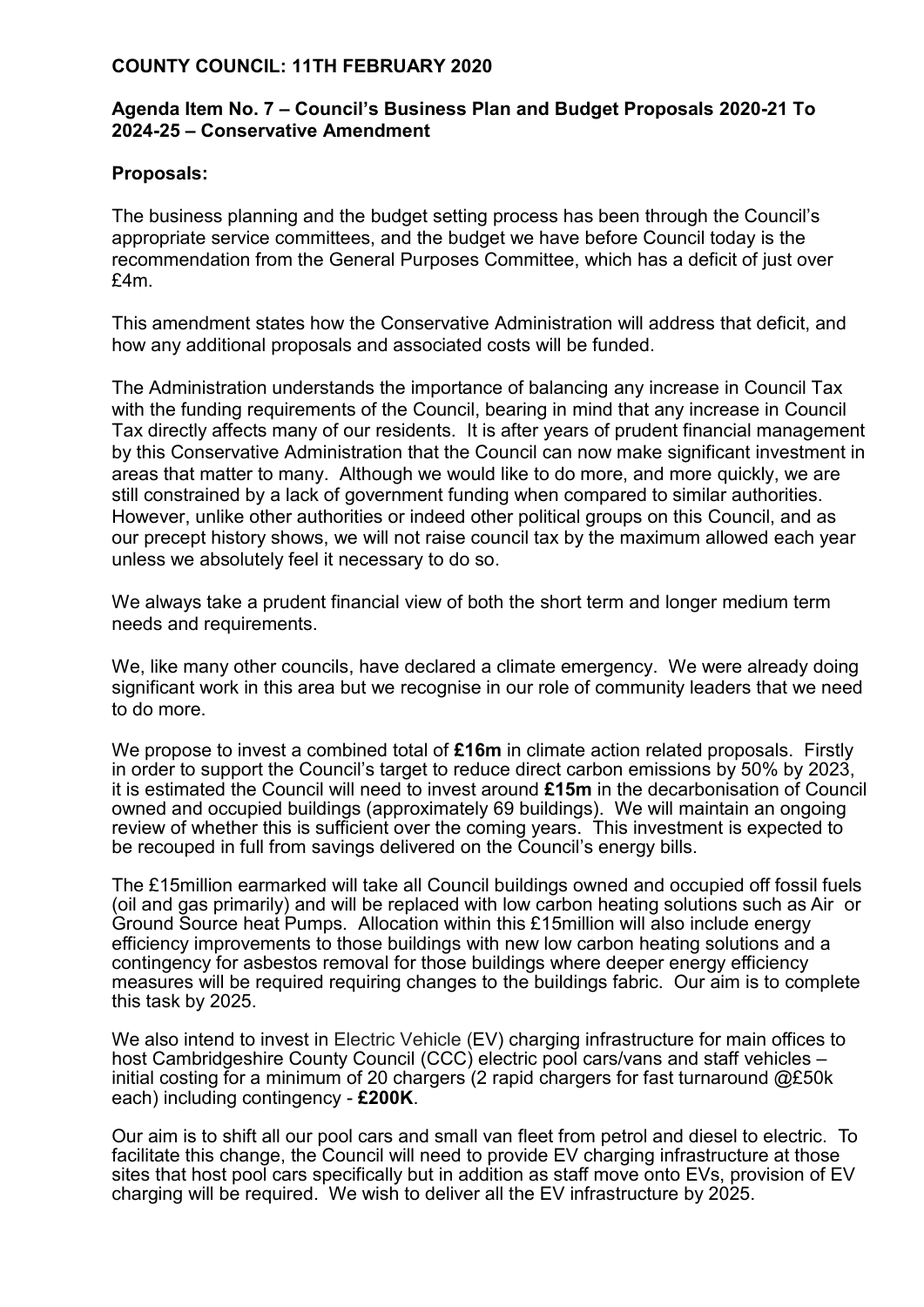Furthermore, we will support oil dependent schools and communities to come off oil and onto renewable sources of energy. We believe that this will require an initial investment of **£500K** but this will be paid back through business case investments into heat infrastructure. Currently, we have committed £95,700 match funding towards the Swaffham Prior Community Heat Scheme, which has drawn down £392,300 grant from government to develop a community heat scheme. This element of the fund will support oil based communities to develop community heat schemes, acting as match funding to draw down grant and to create joint venture arrangements on community heat schemes with communities. Currently there are four further villages interested in community schemes totalling 1500 homes in total out of the estimated 10,000 homes on oil.

We will also provide a further **£300K** to support the delivery of other projects/ideas with viable business cases that could come forward from services, bringing the total investment in climate action to **£16m**.

Whilst all of the above proposals will be supported by business cases and will largely be self-financing in the medium to long term, to be prudent we have made full provision for the financing costs of these investments below.

There is also abundant and increasing evidence that investment in our community infrastructure, community resilience and societal cohesion has amplified benefits for our citizens and positive impacts across all of the public services. With this in mind, we propose to make a further major capital investment of **£5m** into a fund to support the delivery of community capital projects that help the Council to deliver the outcomes and objectives that it has set out in the Strategic Framework. This project will be established and worked up through the Communities and Partnership Committee, which will also oversee the governance of the scheme and allocation of the funds.

Another area where we see working with the wishes of local communities and seeing huge success is in our Local Highways Improvement programme (LHI), to which we will now commit an additional **£200K** per annum, increasing the total annual spend from £682k to £882k.

By this time of year we will usually have notification of the amount of government grant for Highways maintenance. This year the announcement is delayed. The amount usually received is in the region of just over £6m and we feel confident this will be forthcoming from this new government. Therefore, we will also allocate **£6.366m** today towards our highway's infrastructure for 20/21, as we recognise the vital need to continue to spend and invest to improve the standards of our roads and footpaths\*\*

We have previously allocated under a previous Conservative amendment a staircase of increases in the highways budget totalling £18m over the first four years of the Medium Term Financial Plan (MTFP) - £3m 20/21, £4m 21/22, £5m 22/23 and £6m 23/24. We wish to continue to demonstrate that commitment by allocating a further increase of **£1m** revenue in the year 24/25.

The maximum we could raise the General Council Tax element of the precept is 1.99%. As a result of the above and to bridge the deficit in the current budget, we feel it is necessary to only raise the General Council Tax element of the precept by **1.59%**. We have always, and will continue, to only raise Council Tax when and if necessary.

As a result of the above proposals it is proposed to:

- Create a **£16m** capital environmental pot in order to invest in projects in support of the Council's stated position on the climate emergency
- Create a **£5m** pot that will help to deliver a range of community based investments that support the Council's aspiration of "Making Cambridgeshire a great place to live"++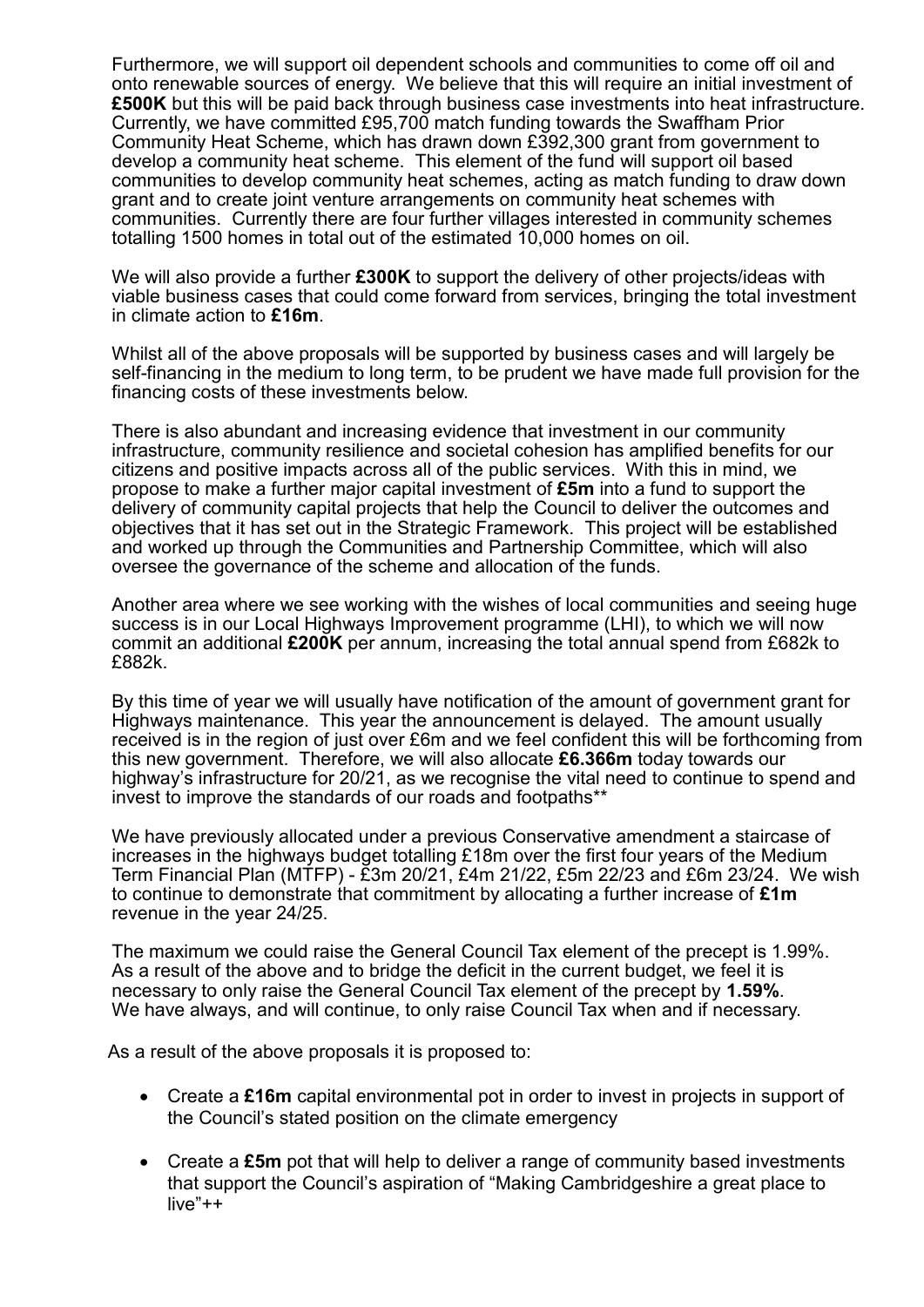• Invest a further £6.366m in highway infrastructure\*\*

These proposals will increase the current capital programme and as a consequence the level of prudential borrowing – the revenue implications of which are set out below.

++ We anticipate that this pot can be funded from capital receipts yet to be confirmed however as the current pipeline of sales has already been allocated to support delivery of the approved programme, for prudency we are making provision for additional financing costs in our amendment.

\*\* We expect the Government to provide additional highways funding for 20/21. As this has not yet been announced, it is proposed to fund £6m of this sum through prudential borrowing and £366k from revenue until such time as this additional funding is forthcoming. The revenue implications of this additional borrowing will be funded by reducing the MRP contribution to the Transformation Fund for the 20/21 financial year and rebalanced once Government commitments have been received.

Will we also make the following revenue additions -

- Further increase the investment in the Council's highway infrastructure by an additional **£1m** per year from year 24/25
- Increase funding to the Local Highways Improvement Schemes by **£200,000**.

## **AMENDMENT**

Proposed by Councillor Count, Seconded by Councillor Hickford

**Delete recommendations 1, 2 and 3:**

**General Purposes Committee recommends that Full Council:**

- **1. Approves the Service/Directorate budget allocations as set out in each Service/Directorate table in section 3 of the Business Plan.**
- **2. Gives consideration to a total county budget requirement and precept level**
- **3. Gives consideration to a Council Tax for each Band of property, based on the number of "Band D" equivalent properties notified to the County Council by the District Councils as set out in section 2, Table 6.4 of the Business Plan.**

**Replace recommendations 1, 2 and 3 as follows:**

**1a Approve the Service/Directorate budget allocations as set out in each Service/Directorate table in Section 3 of the Business Plan, to be balanced and amended with the following adjustments:**

|              | <b>Revised budget gap as</b> | 2020-21 | 2021-22 2022-23 2023-24         |        |        | 2024-25  |
|--------------|------------------------------|---------|---------------------------------|--------|--------|----------|
|              | proposed £000                | 4,029   | 4.836                           | 7,831  | 10,910 | 10,689   |
|              | Permanent change by year     |         | 2020-21 2021-22 2022-23 2023-24 |        |        | 2024-25  |
|              | £000                         |         |                                 |        |        |          |
| $\mathbf b$  | Additional highway condition | $+366$  |                                 |        |        | $+1,000$ |
|              | and maintenance investment   |         |                                 |        |        |          |
| $\mathbf{c}$ | £16m capital Environmental   | $+32$   | $+174$                          | $+141$ | $+139$ | $+138$   |
|              | Fund to decarbonise Council  |         |                                 |        |        |          |
|              | properties                   |         |                                 |        |        |          |